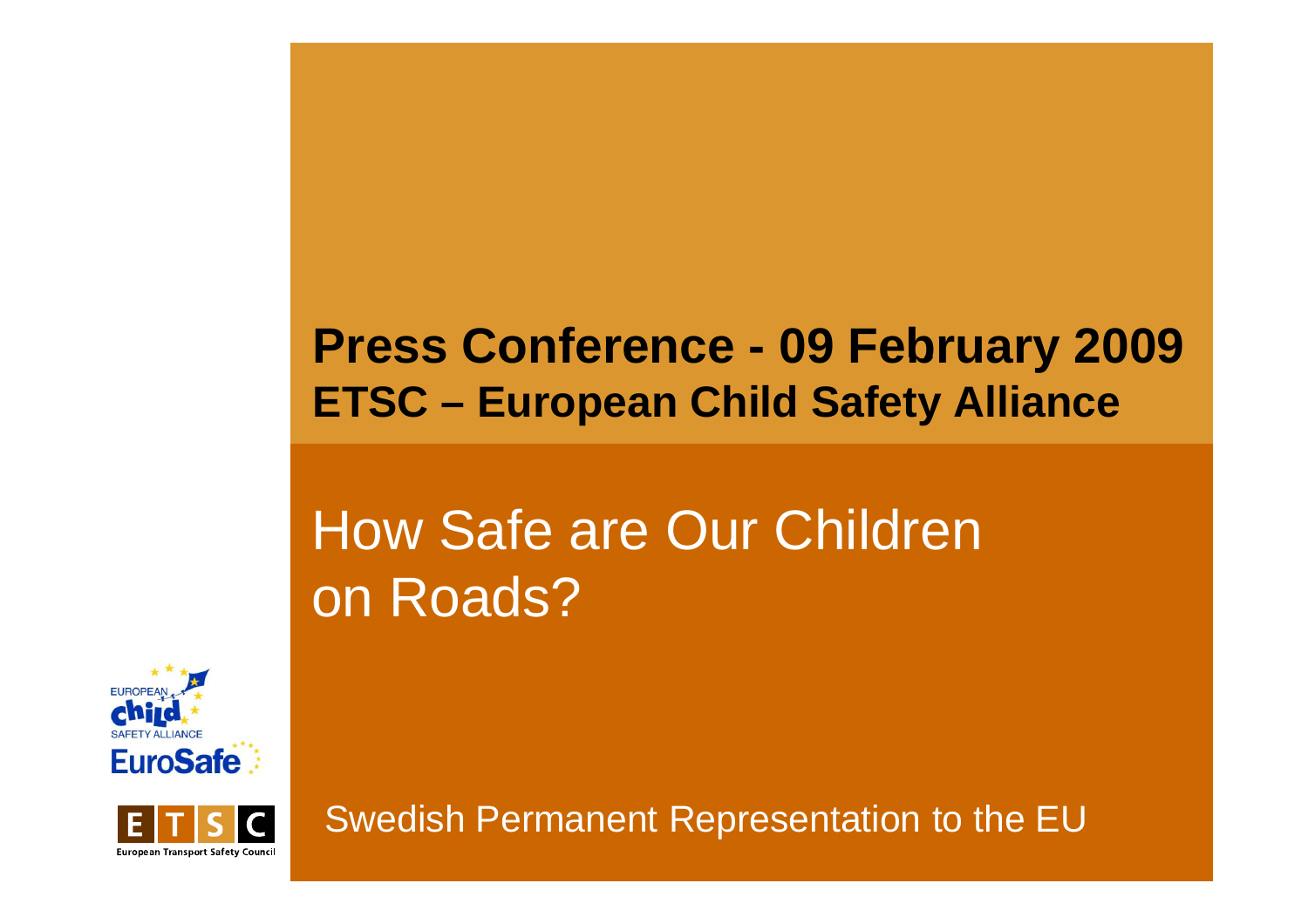### **New PIN country ranking**



# PIN Flash 12 How Safe are Our Children on Roads?



Vojtech Eksler, ETSC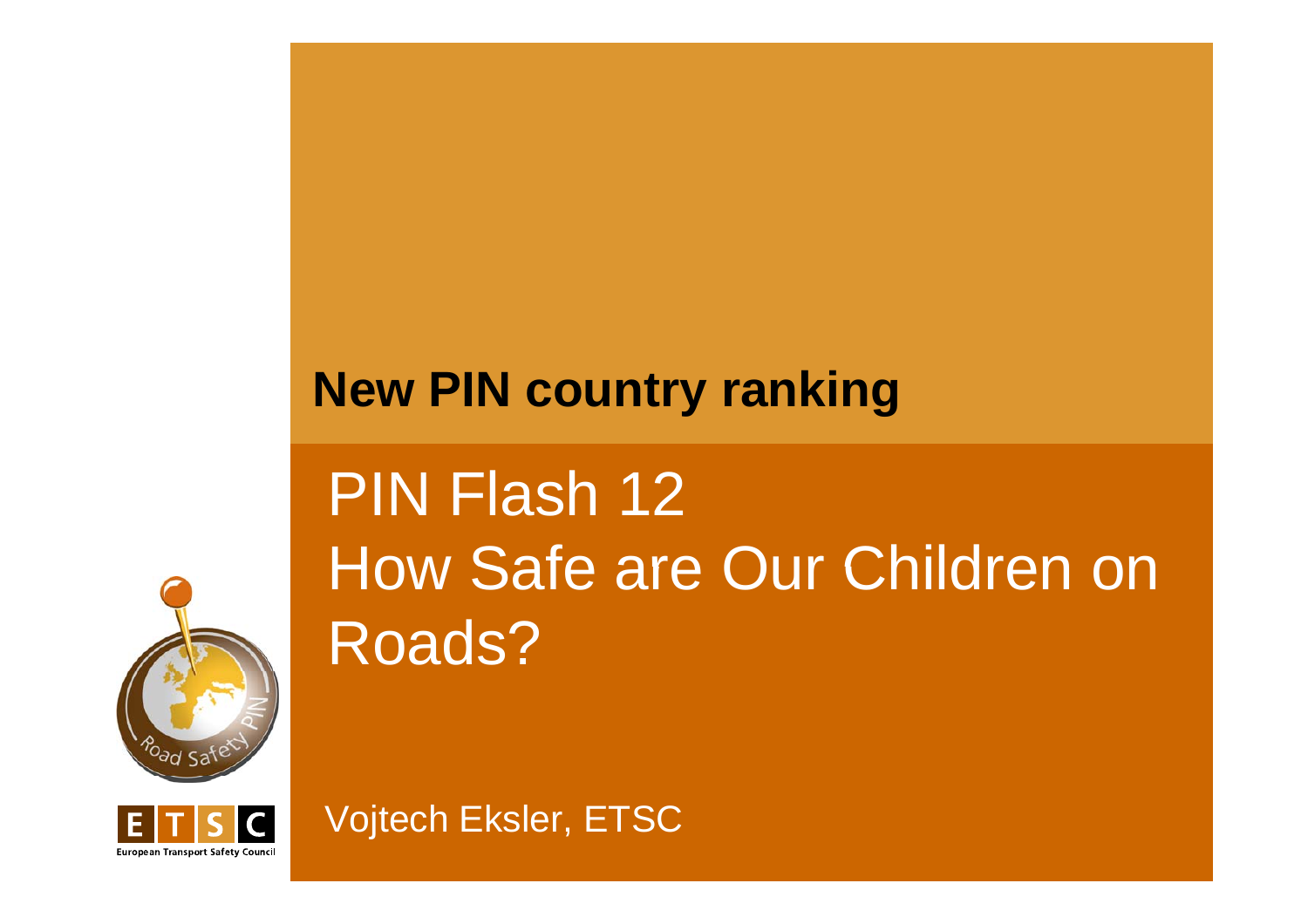## **Introduction to ETSC**



Monitoring EU  $transport safety$ policy

**Road Safety Performance Index ( ) PIN** - Rankin g EU countries' performances





Preventing Drink **Roads** Roads to Res Driving and S peedin







pect: Infrastructure Safety

peeding **the www.etsc.be** 

#### $S\cdot h\cdot L\circledcirc\cdot W$  !

Speed Programme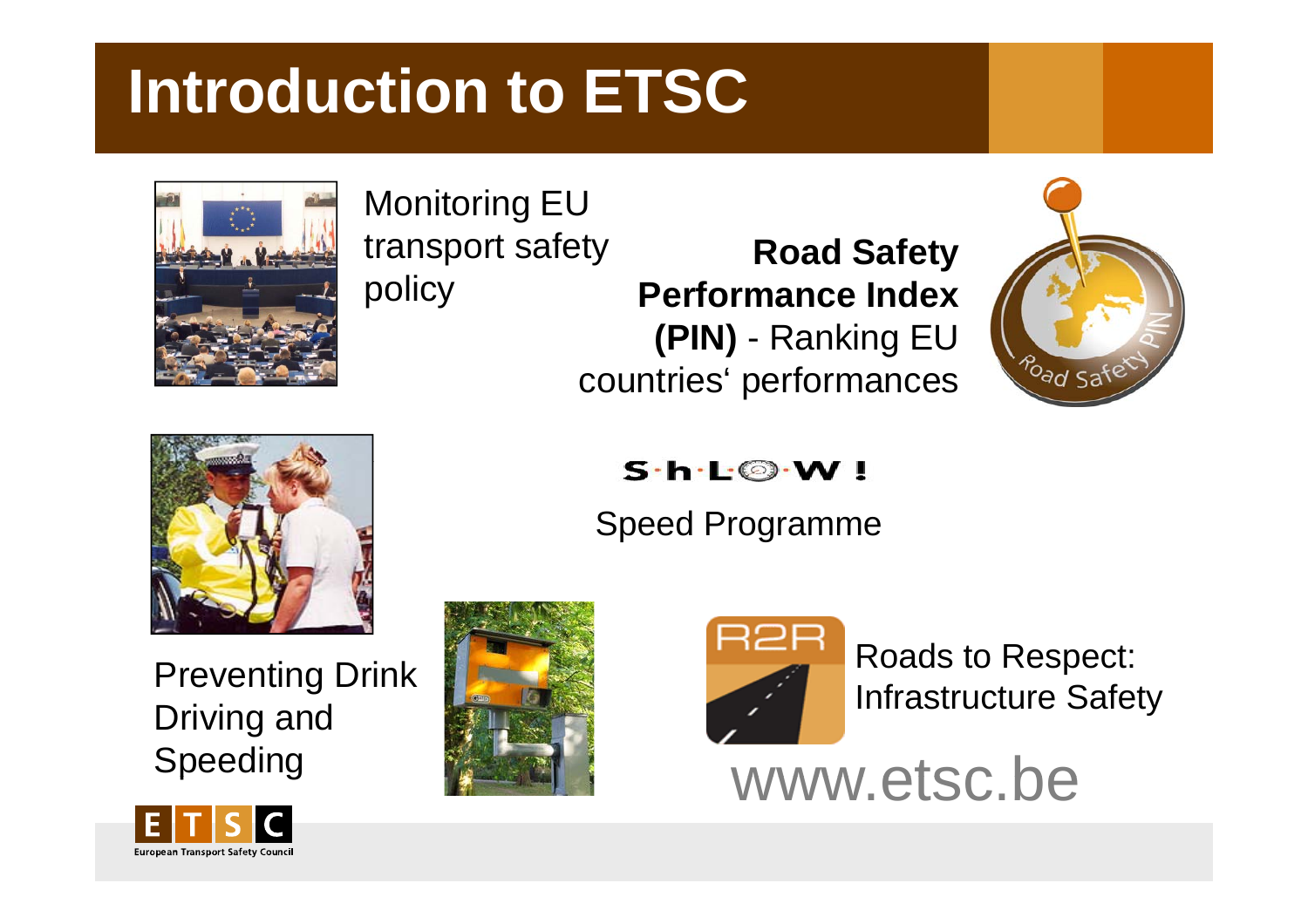## **The PIN is delivering …**

- **PIN Flas es h** –– quarterly country rankings in specific areas of road safety
- **PIN Reports** wider-ranging annual reviews of countries' road safety performance

... to create a higher demand for safety ... and to pave the way for leadership

**www etsc b.etsc .be/PIN**

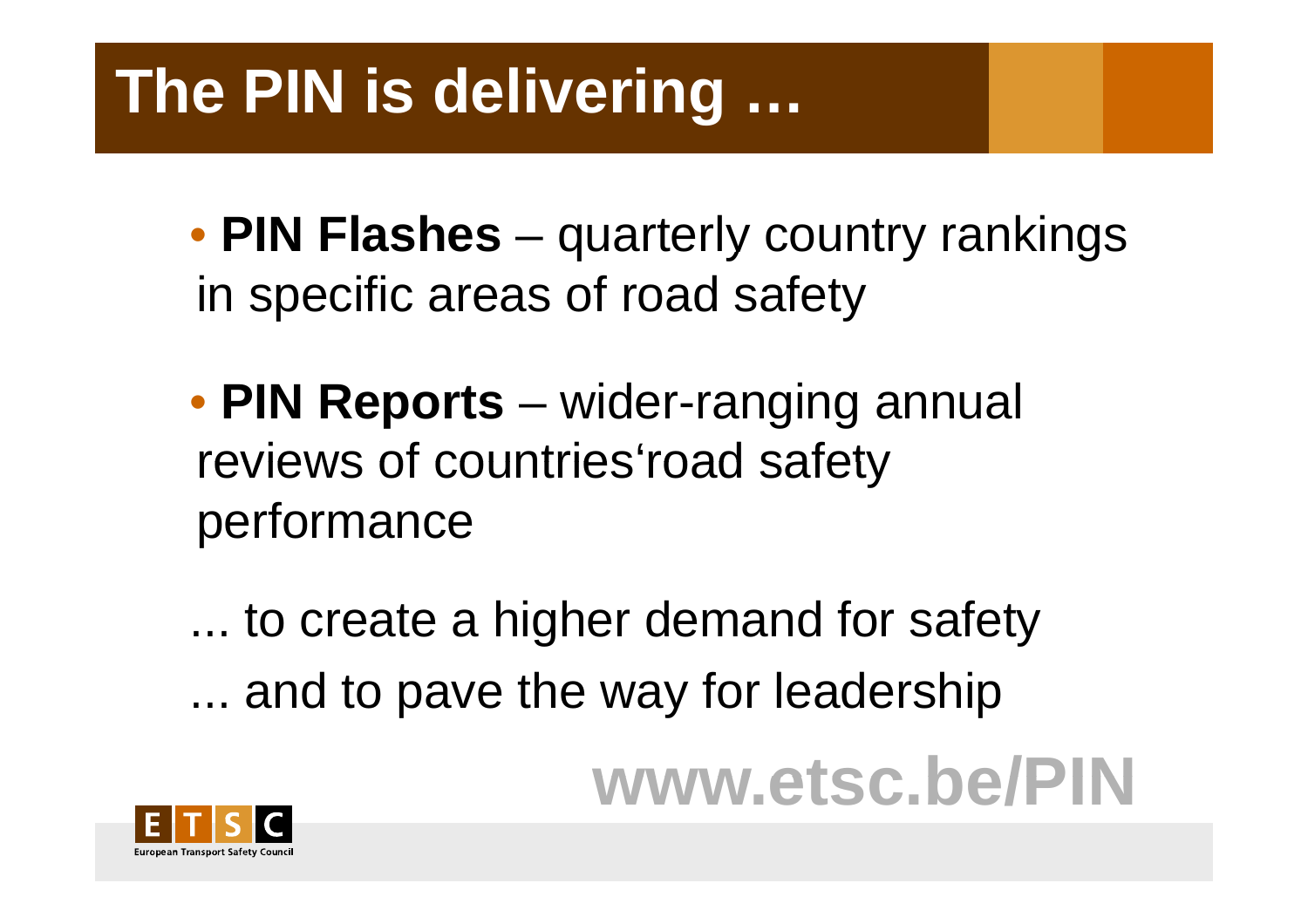## **Children** (0-14 years old)

- $\bullet$ Represent 1/6 of population and 4% road deaths
- 18,500 child road deaths over the past decade
- **1,200 in 2007 alone**

• Every tenth child death results from a road collision



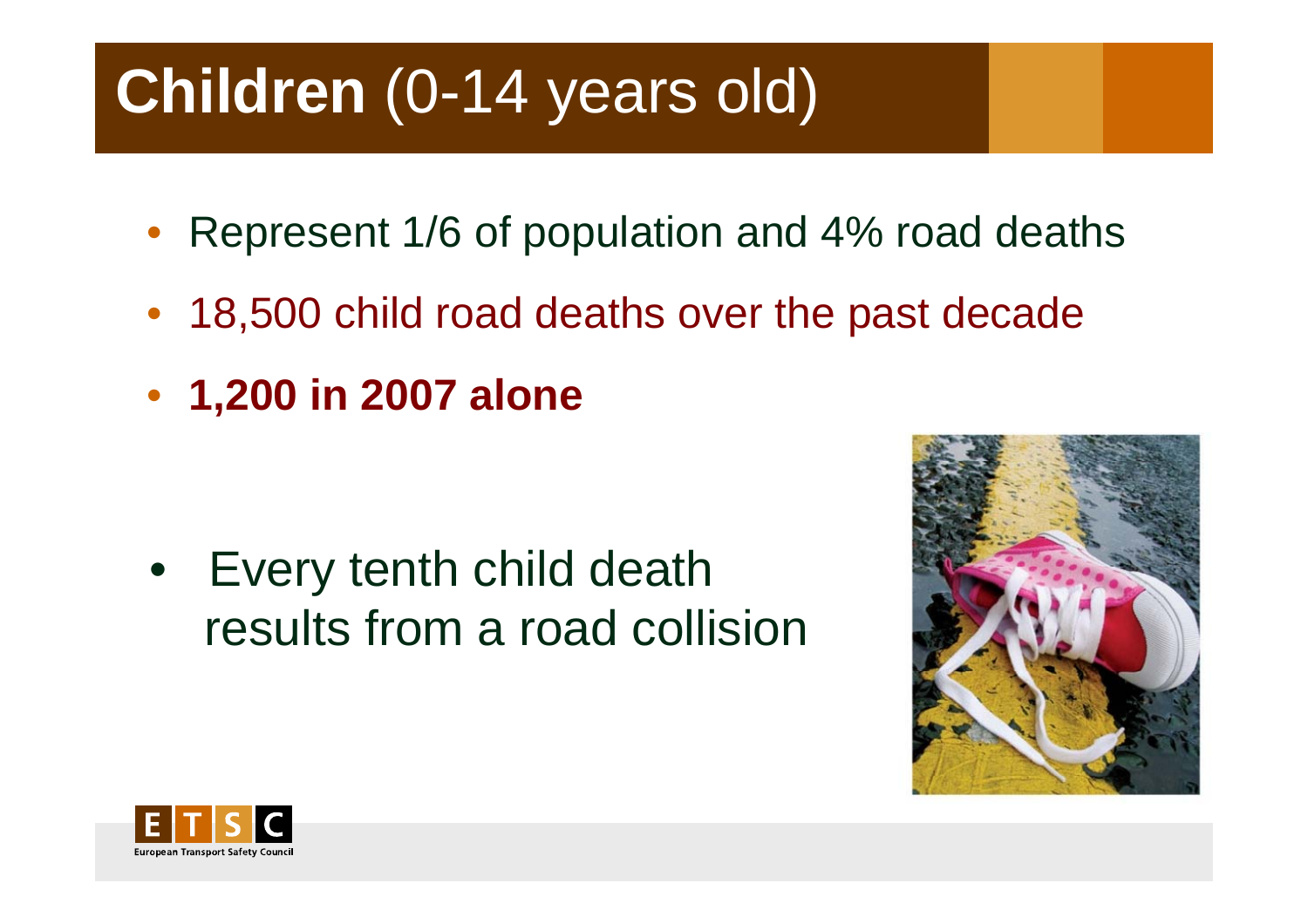## **Reduction in child mortality**

Annual average percentage reduction over the past decade



### No one single champion, but several winners this time!

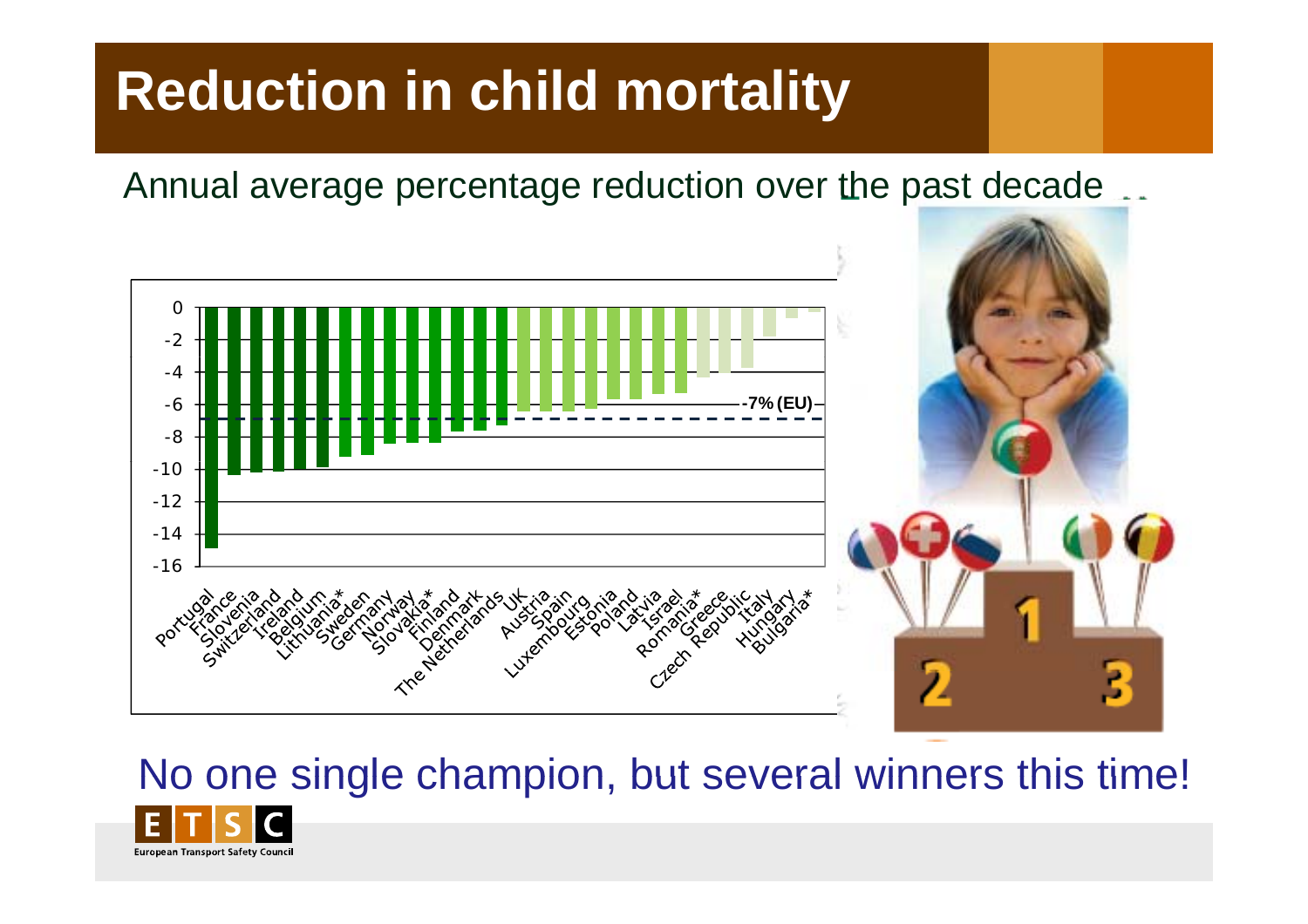## **A great disparity in mortality**



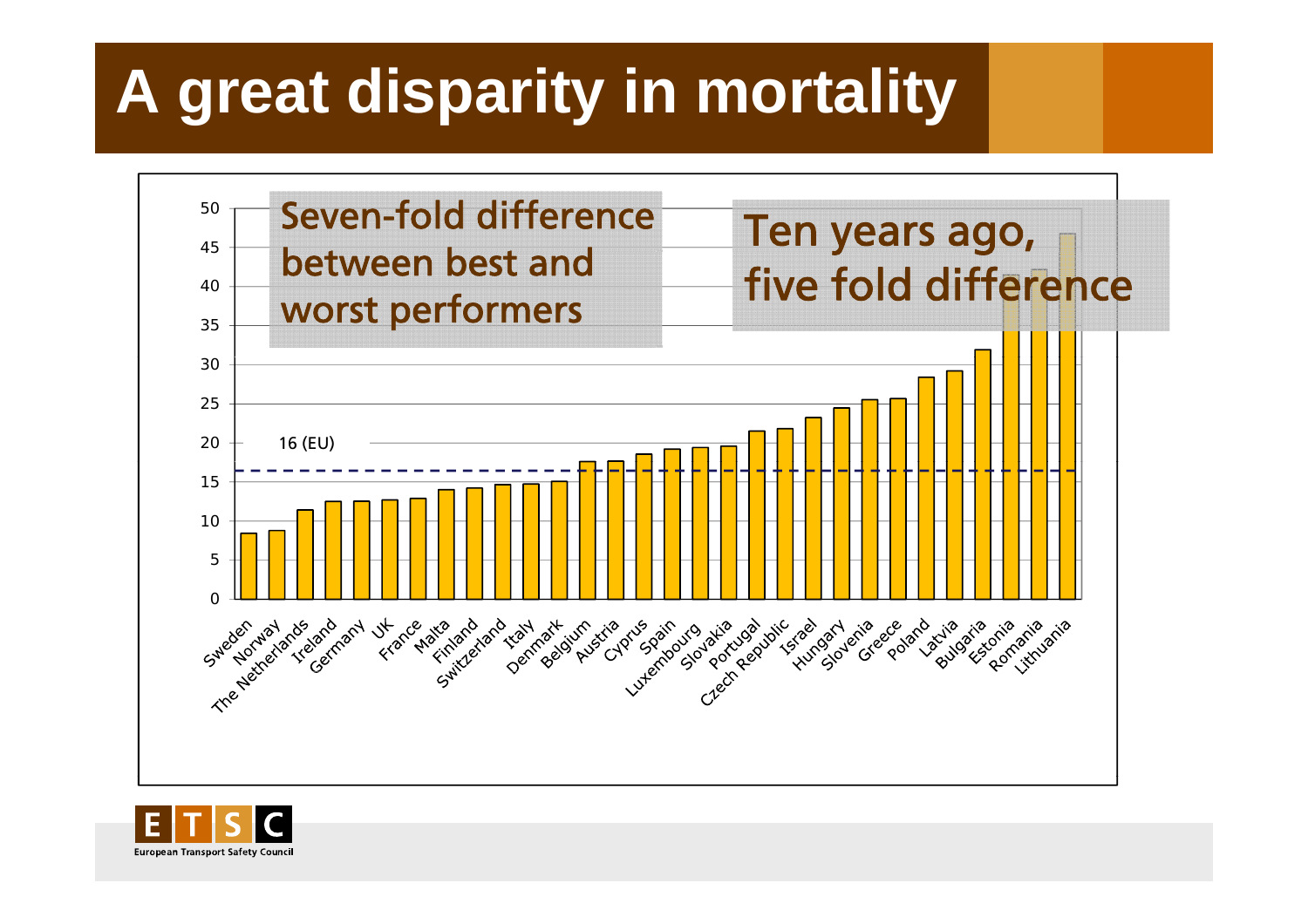## **Mortality versus reduction**



**European Transport Safety Council** 

Countries with lowest mortality are often those

mortality are often those with lowest reduction.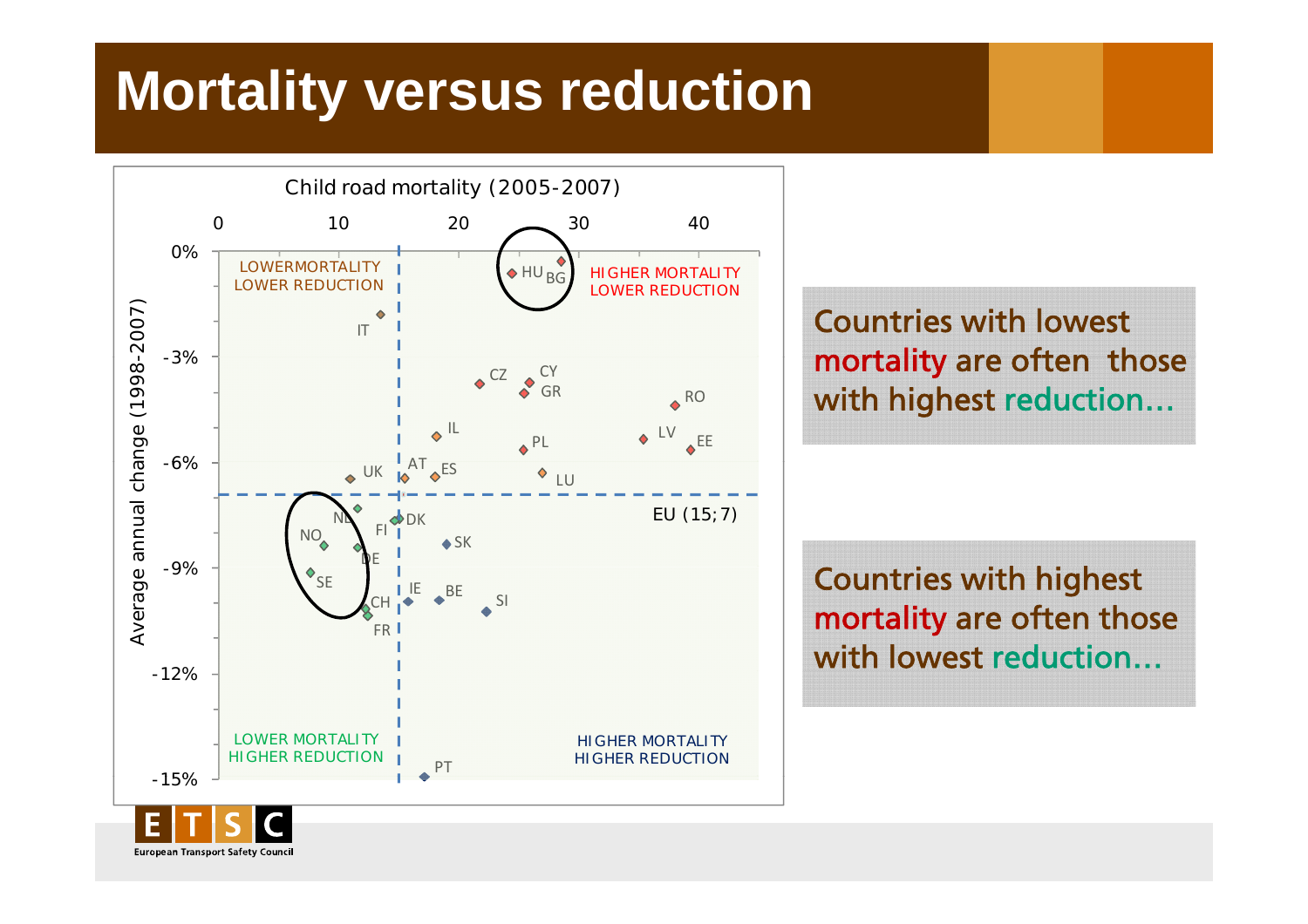## **600 child lives could be saved**

• 16 child deaths per million population against 95 deaths for the rest of the population

 $\rightarrow$  Children are 6 times safer... . . . . . . . . .

BUT

• Half of child deaths in EU-27 could be avoided in 2007 if child road mortality was at Swedish level

 $\rightarrow$  i.e. for 2007 alone, around 600 children would have been killed instead of 1,219.

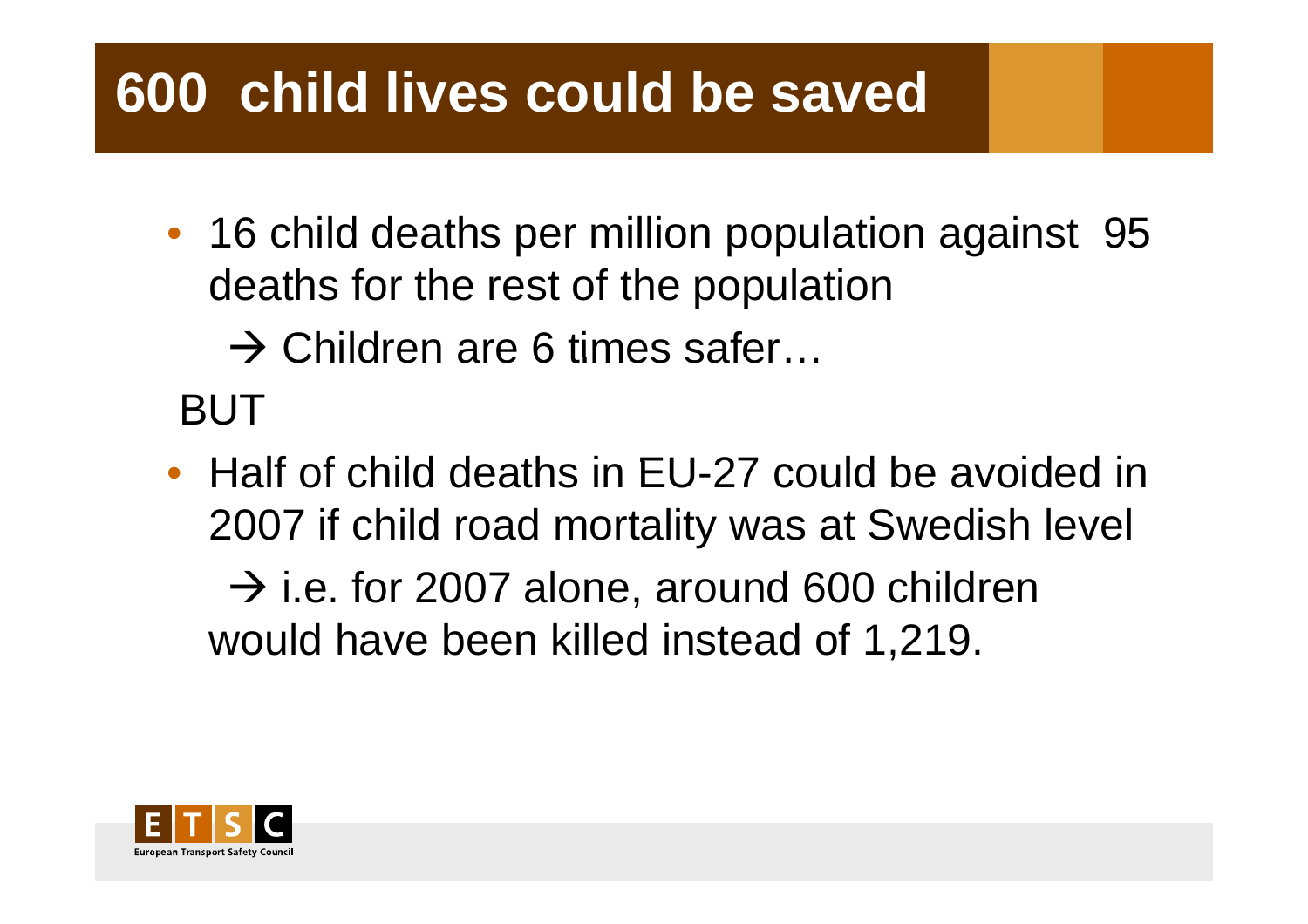## Mortality increases with age

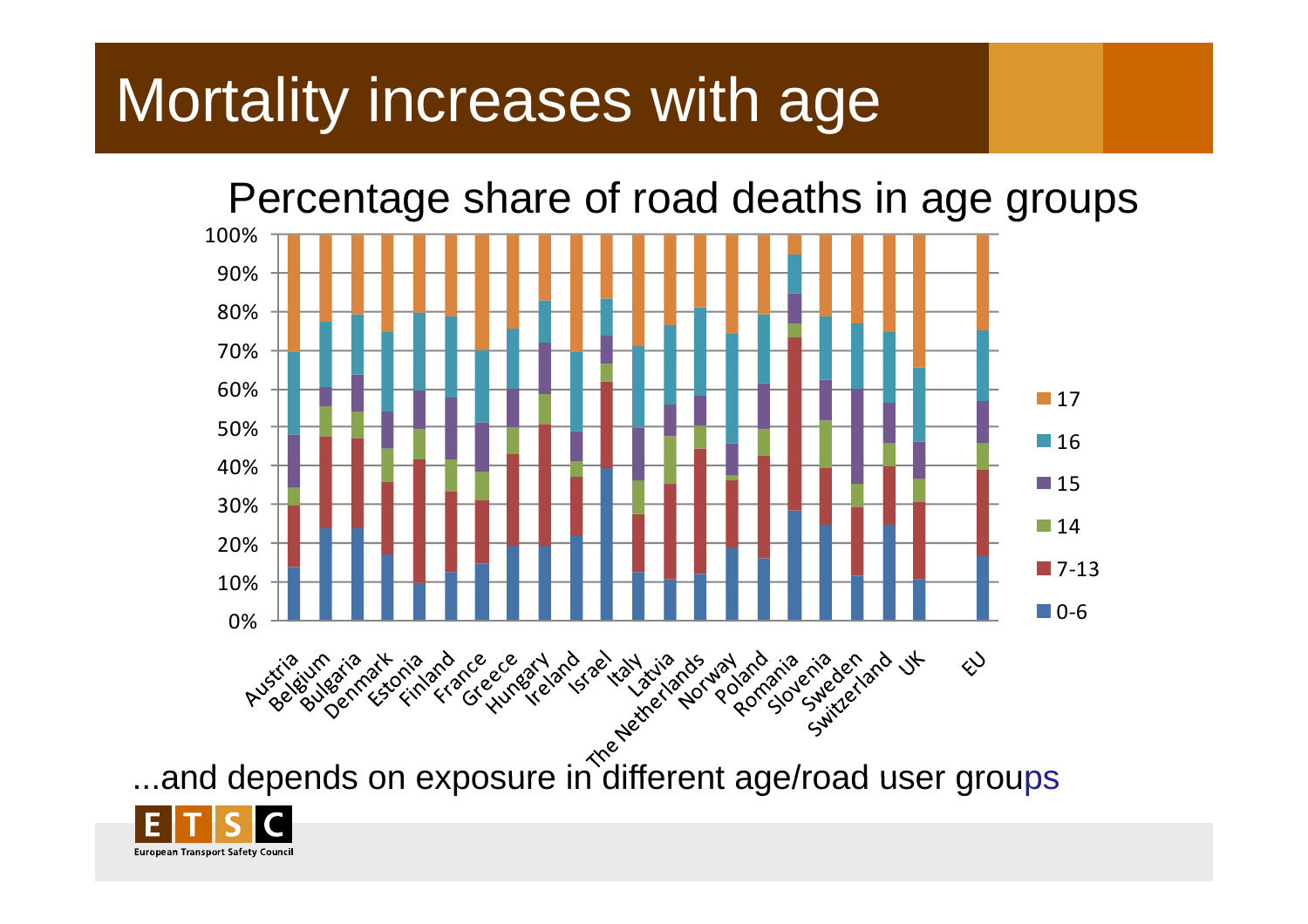### **Some good practices**

### **EU**

- •Legislation on seat belt and child restraints
- •Rear-facing child seat (<4 years old)

### **UK**

- •Separate child reduction target
- •• Lower VAT on child restraint equipment

#### **Barcelona**

•Safe routes to school

#### **France**

•Alcolocks in school buses





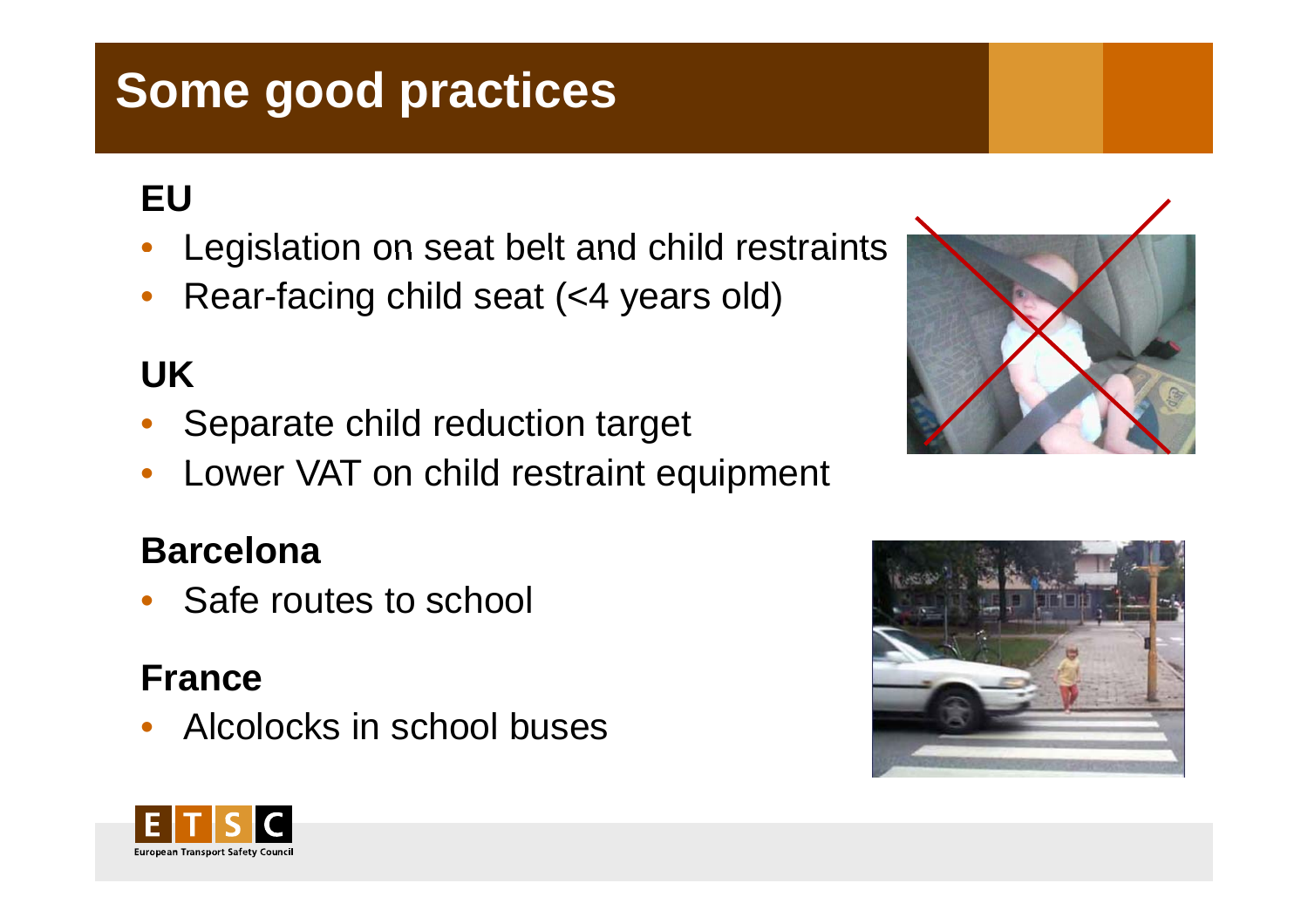# **ETSC Recommendations**

### **To Members States:**

- • Adopt a separate target for reducing deaths amongst children and accompanying measures
- Provide safe environment to children (e.g. traffic calming schemes, zone 30)

### **To EU institutions:**

- •• Make rear facing seats mandatory for children up to 4 years of age
- •• Make the fitting of ISOFIX child restraint anchorages mandatory in vehicle type approval

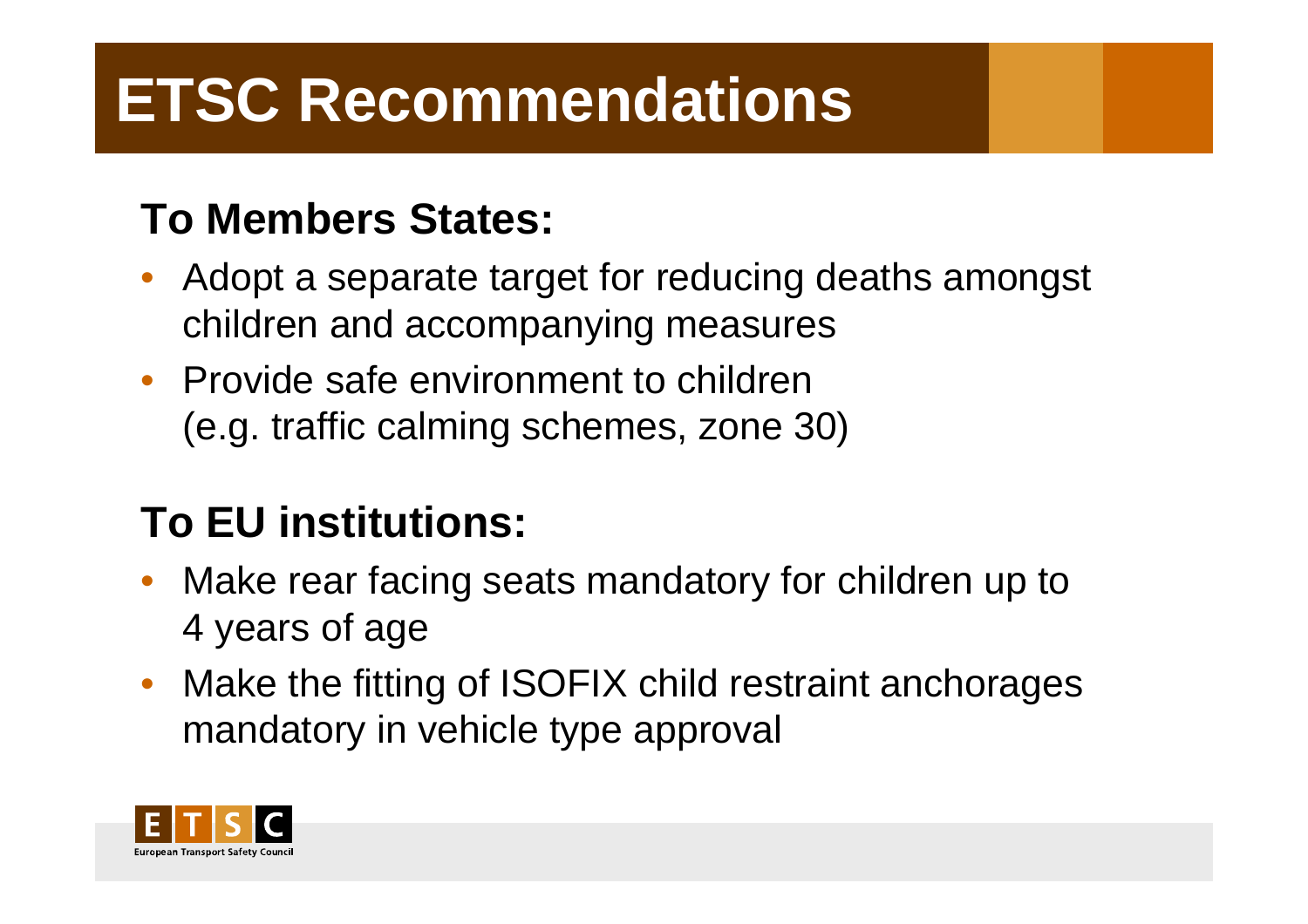# **What is coming up?**

- April 2009: **New PIN country ranking on** vehicle passive safety
- *22 June 2009* : PIN Annual Conference